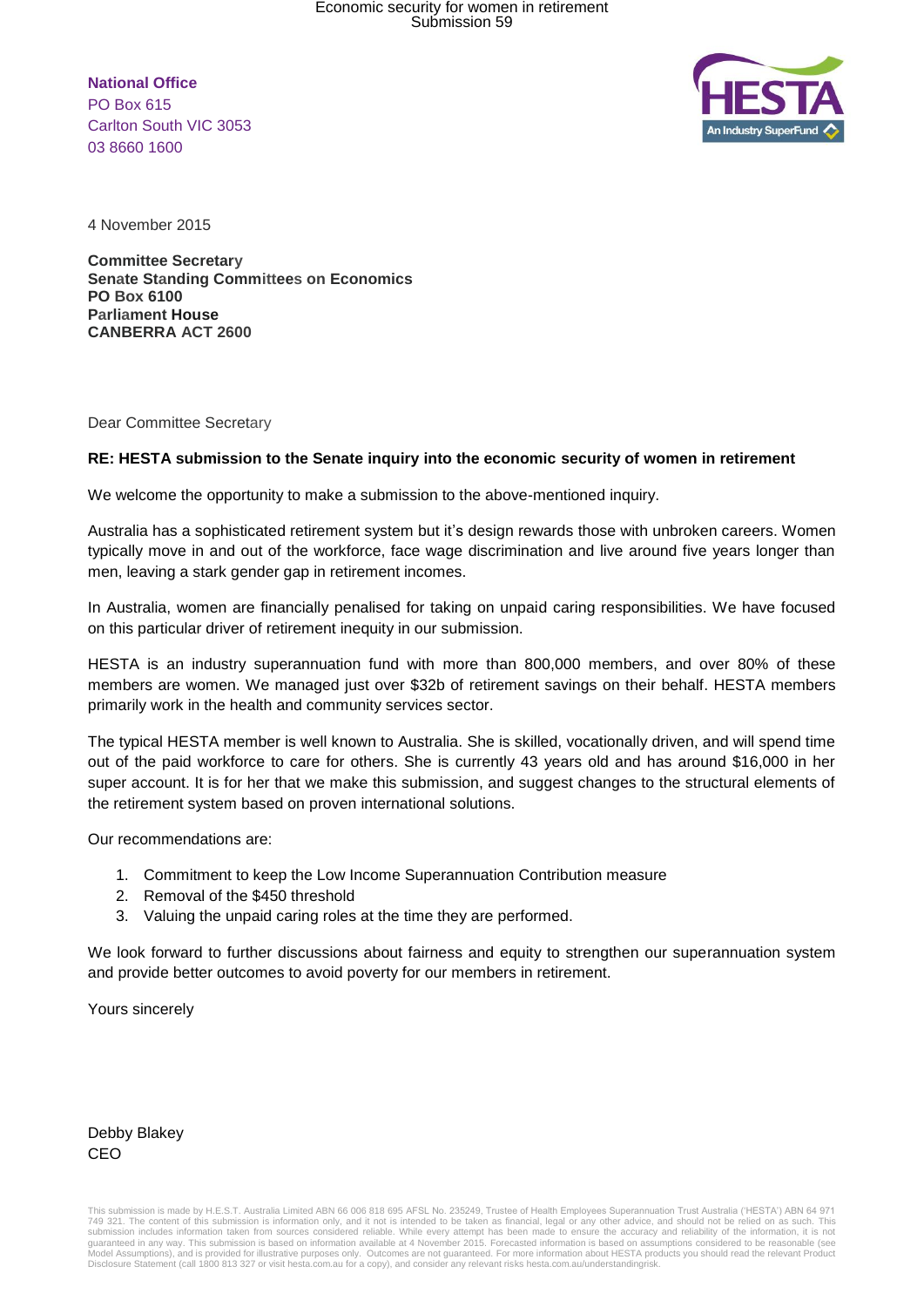



**HESTA submission** to the Senate inquiry into the economic security of women in retirement

![](_page_1_Picture_4.jpeg)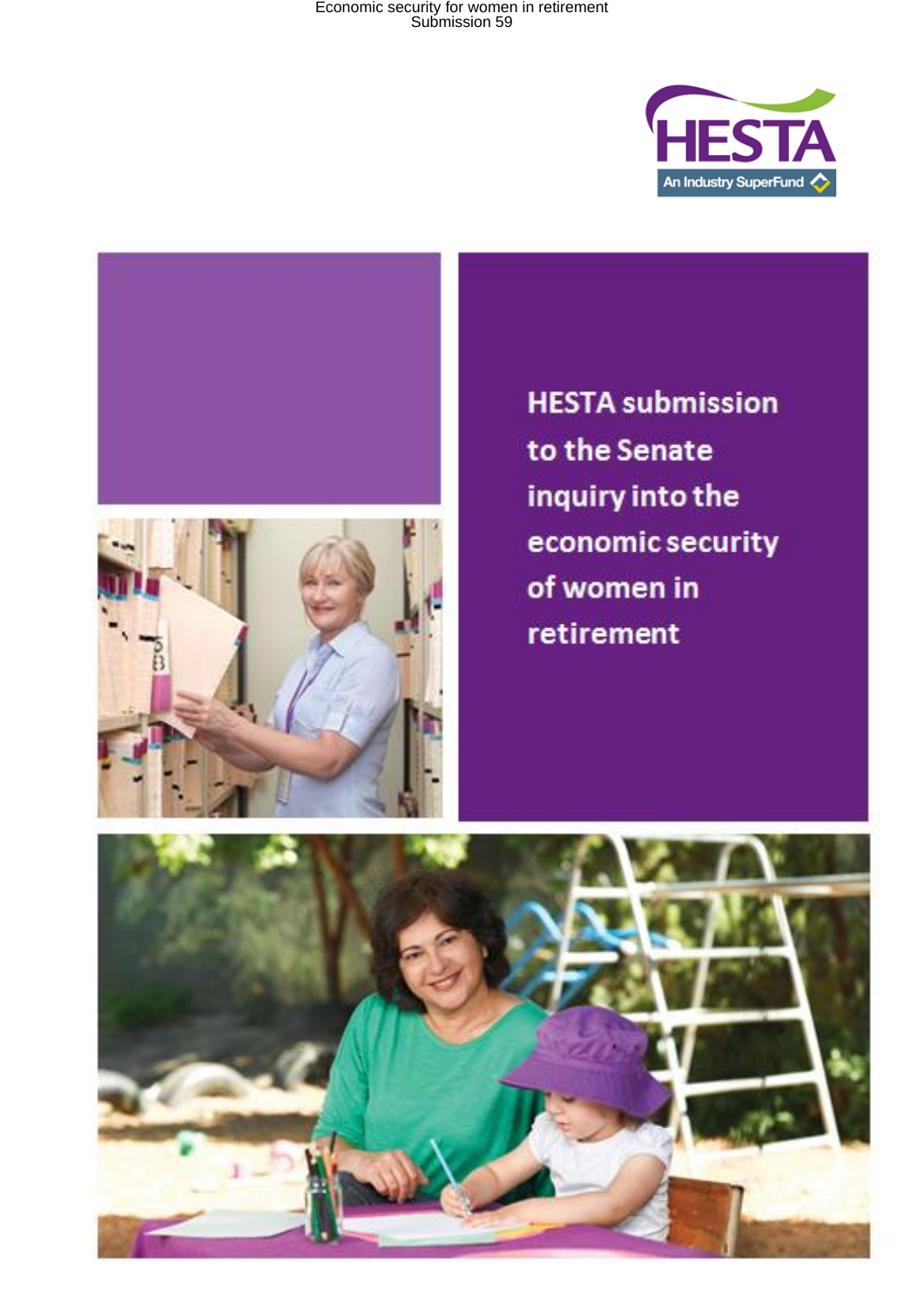## **HESTA has a unique position in the retirement landscape**

Established in 1987 as the industry super fund for the health and community services sector, HESTA is run only to benefit members.

HESTA has over 800,000 members and we manage more than \$32 billion in assets on their behalf, they are predominantly female, and many take time out of the paid workforce to care for others, returning to work on a part time basis.

![](_page_2_Figure_4.jpeg)

The median HESTA member is aged 43, is female and has a balance of approx. \$16,000 in superannuation.

Because of our traditional industry base our members are:

- 1. More likely to live for five years longer than an average Australian male
- 2. More likely to suffer the inconsistencies and discrimination of the gender pay gap
- 3. More likely to take time out of the workforce on periods of unpaid leave
- 4. More likely to be at risk of poverty in retirement.

Our mission is to make a real difference in the retirement outcome of every member. Creating a more equitable superannuation system will make a real difference to HESTA members. We regard this as unfinished business that deserves a policy focus for completion.

Our submission focuses on the superannuation system — our expertise. However, we acknowledge the importance of the other two retirement system pillars — social security and private savings — in the lives of HESTA members. We encourage the conversation to focus on the best ways to provide dignity in retirement using all three pillars and not to concentrate wholly on striving for a self-funded retirement.

We acknowledge there may be some interim merit in the provision of employer provided initiatives and positive discrimination techniques but these should be a secondary focus of the inquiry as they do not deliver lasting change on a universal basis.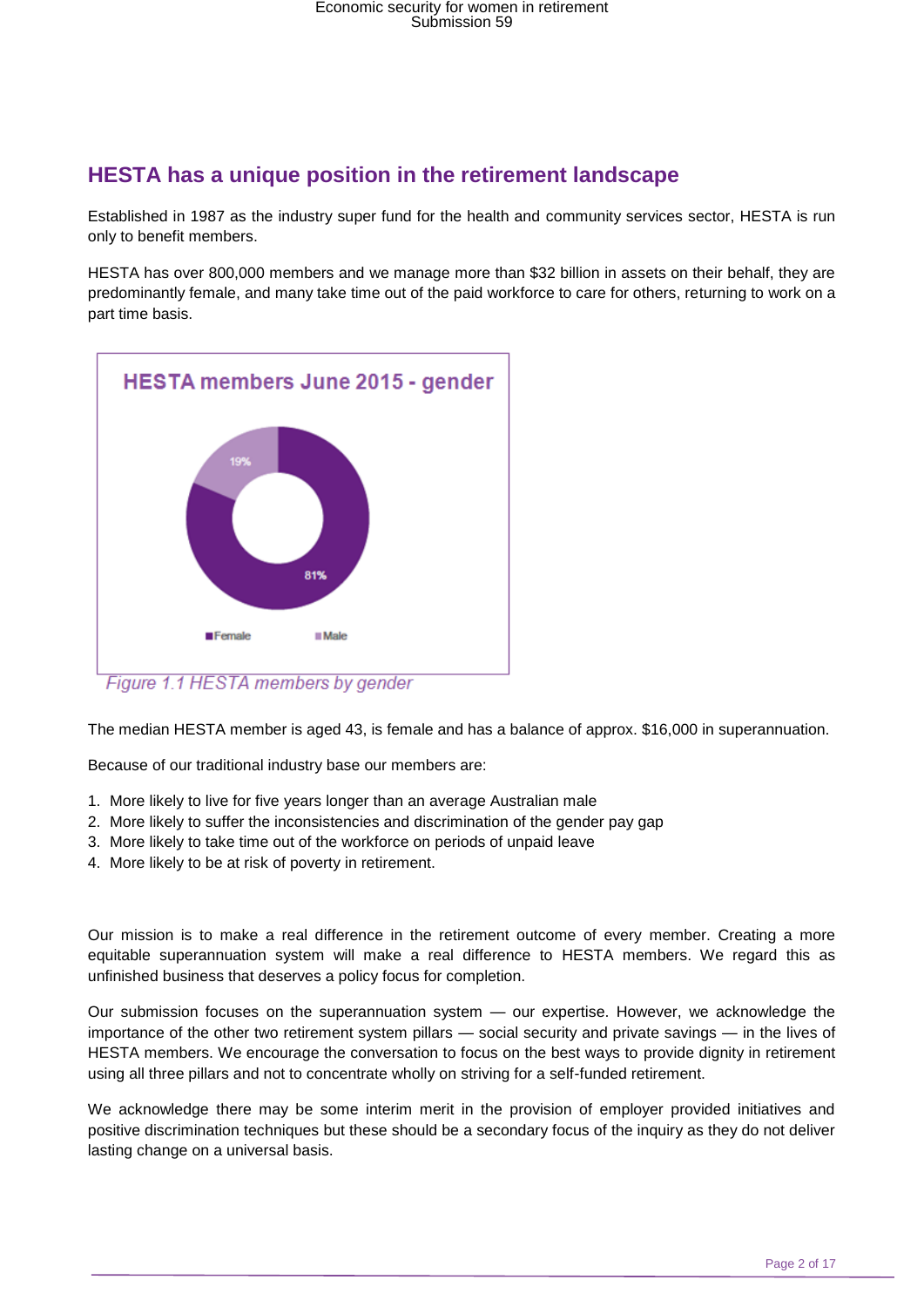## **HESTA members deserve better than poverty in retirement understanding the impact**

The inquiry requests information on the impact of the gender savings gap on the retirement outcomes for women.

It is unacceptable to us that HESTA's female members, particularly those who are single, are at the greatest risk of experiencing poverty in retirement because they are overrepresented in 'at risk' groups.

| Poverty rates by family type [%] |      |      |      |      |      |      |      |      |      |      |      |      |
|----------------------------------|------|------|------|------|------|------|------|------|------|------|------|------|
|                                  | 2001 | 2002 | 2003 | 2004 | 2005 | 2006 | 2007 | 2008 | 2009 | 2010 | 2011 | 2012 |
| Non-elderly couple               | 10.5 | 8.4  | 7.6  | 7.9  | 7.0  | 6.9  | 8.6  | 8.3  | 8.8  | 7.4  | 7.3  | 7.6  |
| Couple with children             | 7.1  | 6.4  | 7.2  | 8.0  | 6.3  | 5.3  | 7.6  | 7.3  | 5.8  | 6.4  | 6.2  | 5.4  |
| Lone parent                      | 18.5 | 17.1 | 18.1 | 18.7 | 17.1 | 20.3 | 23.0 | 22.8 | 19.8 | 24.3 | 21.9 | 18.5 |
| Non-elderly single male          | 12.3 | 12.3 | 12.6 | 12.4 | 12.4 | 9.6  | 11.7 | 13.6 | 12.7 | 12.3 | 13.1 | 14.2 |
| Non-elderly single female        | 14.9 | 13.7 | 15.3 | 14.5 | 13.9 | 12.5 | 15.4 | 15.8 | 15.5 | 13.7 | 14.2 | 11.7 |
| <b>Elderly couple</b>            | 20.7 | 18.1 | 14.6 | 18.5 | 23.2 | 24.7 | 25.4 | 29.4 | 31.9 | 29.6 | 28.0 | 25.6 |
| Elderly single male              | 39.3 | 38.5 | 39.9 | 39.1 | 34.6 | 32.2 | 34.8 | 37.2 | 42.2 | 39.5 | 33.8 | 33.8 |
| Elderly single female            | 44.8 | 37.9 | 41.0 | 37.2 | 37.6 | 37.9 | 39.3 | 42.5 | 43.6 | 39.2 | 39.1 | 38.7 |

Data from The Household, Income and Labour Dynamics in Australia (HILDA) Survey as presented by Roger Wilkins Melbourne Institute of Applied Economic and Social Research, The University of Melbourne, 2015

#### *Figure 1.2 Poverty rates by family type.*

Many different interpretations of the concept of poverty exist in contemporary analysis. For our purpose we endorse the method commonly used, which conceives poverty as relative deprivation in terms of inadequacy of income<sup>2</sup>. The data in figure 1.2 shows that single, elderly female households continue to experience the highest rates of poverty. Analysis of long term or 'permanent' income poverty data shows the same trend. Single, elderly female households are also at the greatest risk of persistent permanent poverty.

The impact of a permanent state of poverty is well researched. Those in states of disadvantage commonly experience all welfare reliance, social exclusion and poor health outcomes.

The universal superannuation system is yet to mature. Women retiring now may not have had the chance of a full career of contributions. The Australian Bureau of Statistics (ABS) figures show that the current gap between the median super balances of men and women aged 55-64 is at 47% for the financial year 13/14. $3$ 

We note that for millions of women currently balancing paid work and unpaid caring roles, changes made now in the superannuation system will not significantly improve their retirement prospects. Changes to the social security pillar are the only way Australia can fundamentally move this group out of the risk of persistent poverty.

<sup>-</sup> $1$  Wilkins, R The Household, Income and Labour Dynamics in Australia Survey 2015

As above

<sup>&</sup>lt;sup>3</sup> ASFA An update on the level and distribution of retirement savings 2014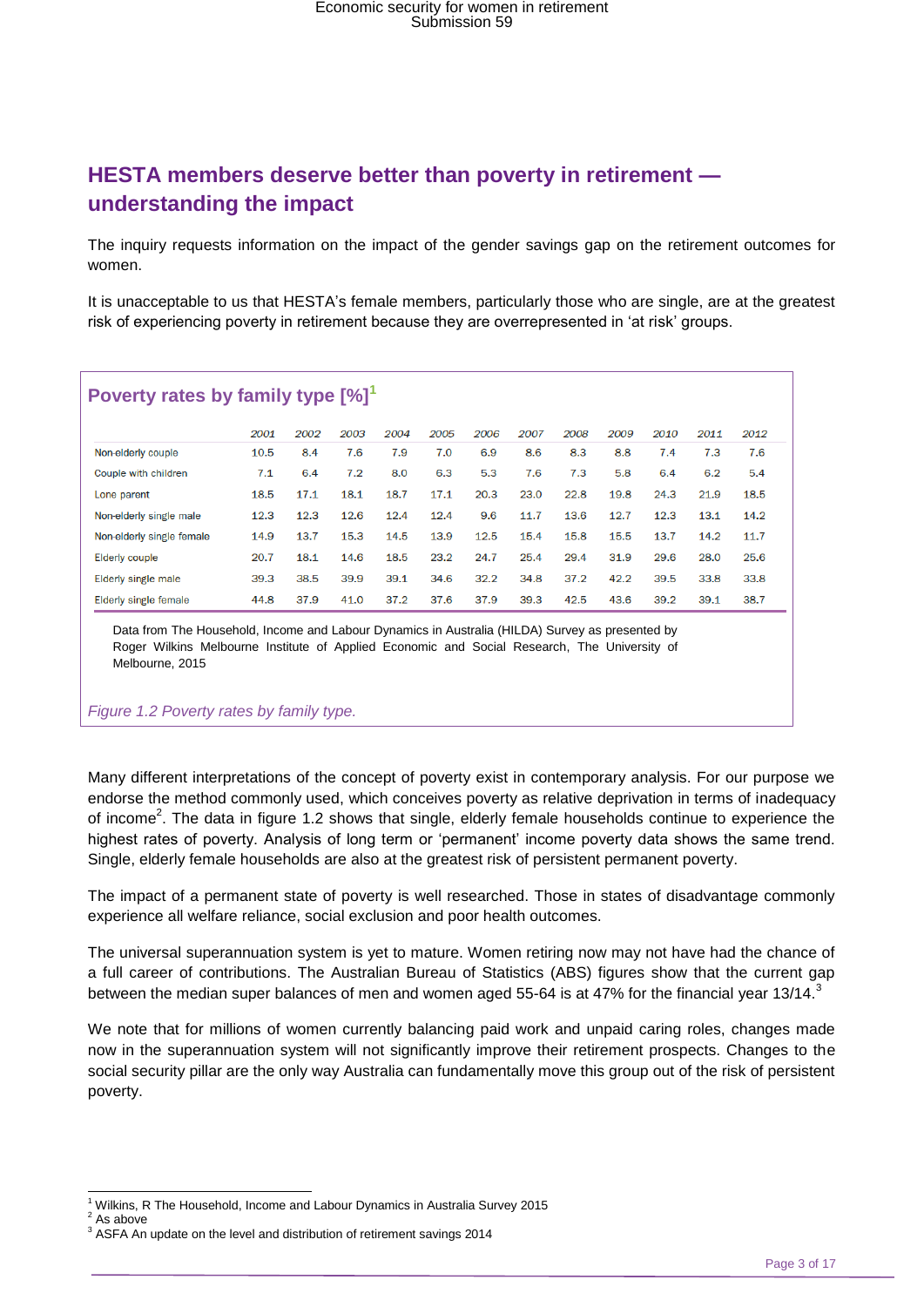HESTA's membership is drawn mainly from five major parts of the health and community services sector hospitals, early childhood education, primary healthcare, community sector and aged care. We operate an awards program across all of these sectors.

Every year, we acknowledge and award professionalism and innovation in nursing through the HESTA Australian Nursing Awards.

This year we were proud to award Narelle Place as Australia's outstanding graduate nurse. Narelle works in the public system. She was awarded for her work in advocacy for cancer patients requiring sedation and for instituting a new intravenous labelling. Narelle wants to make a career in nursing and hopes to continue her development through postgraduate work.

Narelle is an outstanding advocate for her profession and it is a great privilege for us to be entrusted with hundreds of thousands nurses' retirement savings.

![](_page_4_Picture_5.jpeg)

Let us look at the impact of time out of the paid workforce

on someone like Narelle's retirement outcome. A graduate nurse will earn around \$52,000 per annum<sup>4</sup>, which means their super contribution for that year will be \$4,940 (9.5%). We will give her a head start with a \$5,000 balance in her super account.

If that nurse continues an uninterrupted working life with normal wage growth and does not make additional contributions, she can expect to retire with around \$1,950,000 in 2060 (adjusted for inflation) at age 67 (see assumptions Page 20). In today's dollars, this is around \$641,890.

Let's assume instead that the nurse works full time until age 29 when she takes some time off to have a child, returning to work and having time off again at age 32 for another child. In each year of childbirth the nurse does not make a super contribution. In the following year she also does not make a contribution. On returning to work she does not take up full employment but is employed earning 72% of her original wage on return with one child and 62% of her original wage with two children. This assumption of maintained wages is taken from the Breusch and Gray *New Estimates of a Mother's Foregone Earnings using HILDA data.* The graph below shows the impact of this on her final super account balance.

 4 QLD Public Service rates of pay as cited https://www.health.qld.gov.au/hrpolicies/wage\_rates/nursing.asp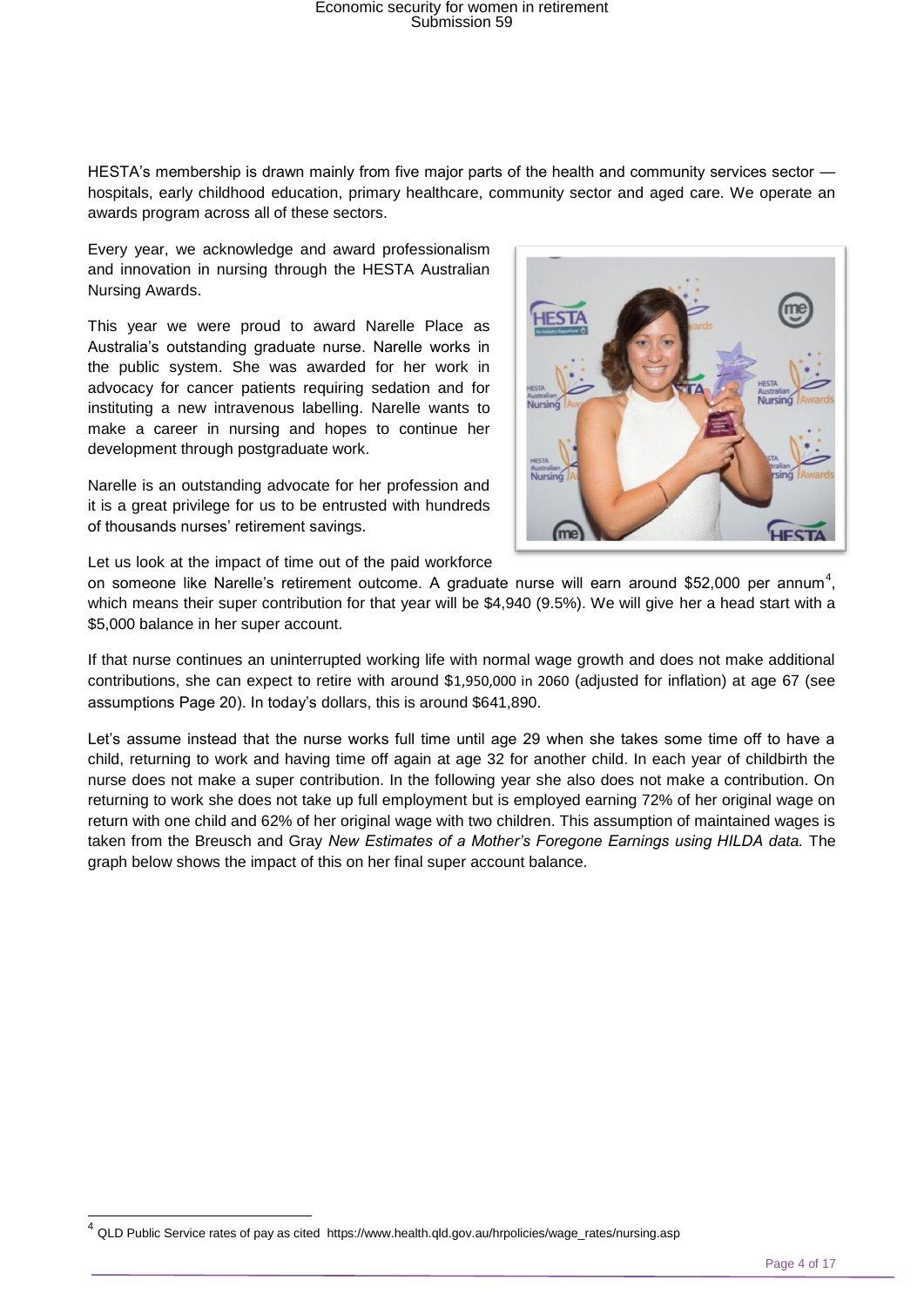### Impact of interruptions from paid employment

![](_page_5_Figure_2.jpeg)

There are a number of assumptions underlying this final outcome<sup>5</sup>. As the data shows, just four years out of paid work in the early years of contributions has an accumulating impact on the retirement balance.

It is important to understand the impact of these differences in terms of an income stream in retirement. Poverty is relative deprivation in terms of adequacy of income, but an arbitury measure can be helpful to understand the impacts of different retirement balances.

### **The income differences for a woman in retirement who has not had breaks from work versus those who have:**

|                                                                | No career break | <b>Career break</b> | Difference % |
|----------------------------------------------------------------|-----------------|---------------------|--------------|
| Super Balance at age 67                                        | \$1,953,789     | \$1,139,741         | 58%          |
| Annual Pension drawn to last to life<br>expectancy from age 65 | \$138,925       | \$76,000            | 54%          |
| Present Value of Pension per annum                             | \$45,730        | \$25,017            | 55%          |
| Difference per annum                                           |                 | $-$20,713$          |              |

The impacts occur at an early stage of a woman's working life but they are felt so starkly at the end. This truly is accumulating poverty.

-

<sup>5</sup> The model assumes: A starting salary of \$52000. A starting superannuation balance of \$5000. A rate of inflation of 2.5%p.a.. All figures are calculated in today's dollars. Investment rate of return of 5.37%p.a. above CPI during accumulation, and a flat 7%p.a. during decumulation. All investment returns are net of relevant fees and tax. Superannuation Guarantee (SG) contributions equal to 9.5% of total salary. 2015-2016 tax rates remain unchanged in future, therefore Taxation at the rate of 15% has been applied to all employer and salary sacrifice contributions. An annual Indirect Cost Ratio of 0.82% plus weekly administration fees of \$1.25 are charged. Insurance premiums and other fees or costs, have not been included (note: allowance for insurance premiums and related fees could impact the resultant outcomes, potentially materially). This example is an illustration only and is not guaranteed in any way. Actual outcomes may differ.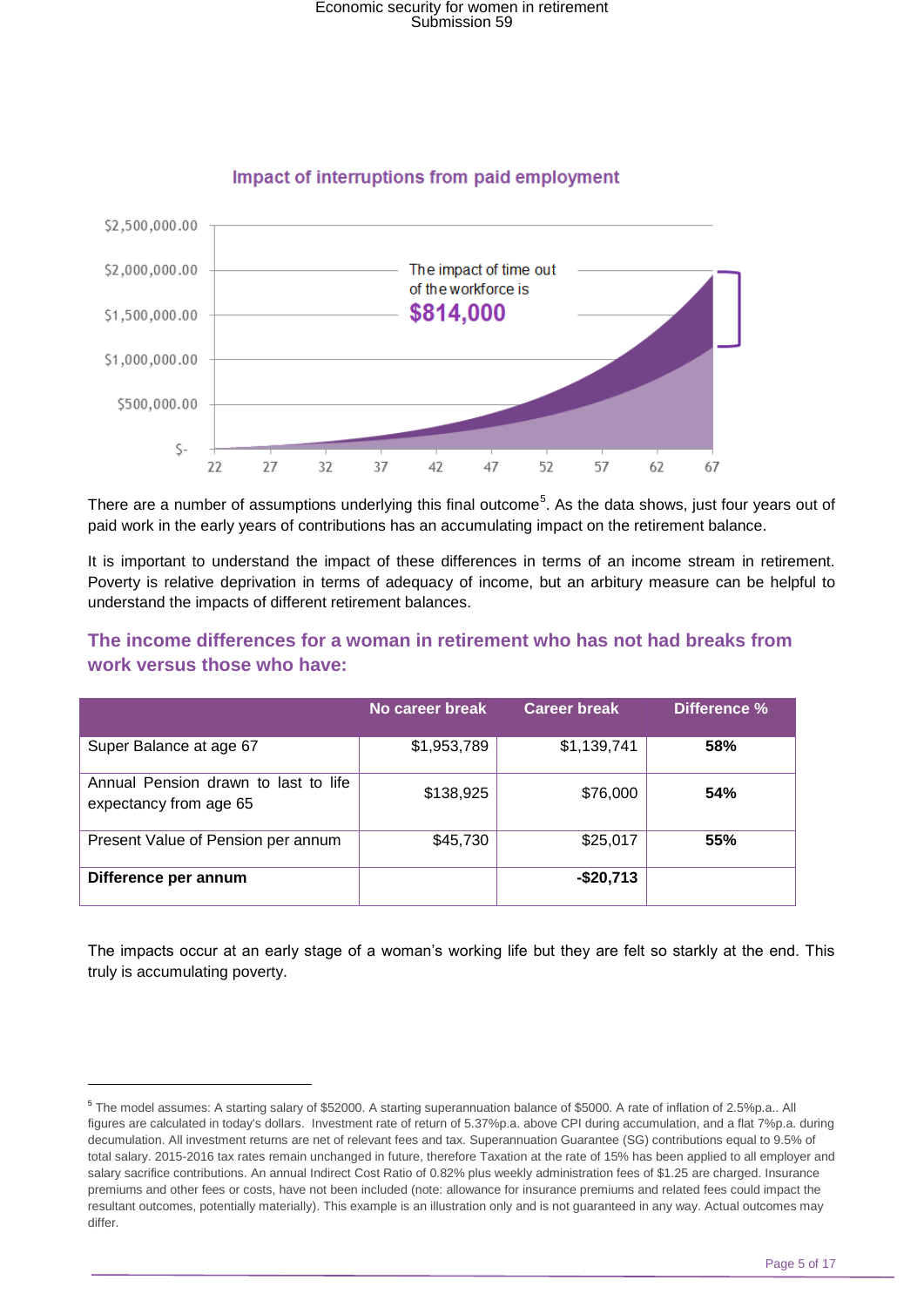### **How our system is failing half the population — drivers of inequity**

There are several factors that combine to cause the gender savings gap in retirement and impact the poverty outcomes for women. All but one of these can be addressed if the political and cultural will exists.

We believe the drivers to be:

- 1. Unpaid time out of the workforce caring for others
- 2. The gender pay gap
- 3. Women's life expectancy.

The structure of our superannuation system rewards those with long and uninterrupted careers, from inception it has been linked to workforce participation and earnings during that time.

As the *Australian Journal of Labour Economics* data below shows children have a substantial impact on a woman's earnings and therefore a substantial impact on their retirement savings.

This effect is most pronounced when children are very young, when a mother may stop work for a period of time. Unfortunately, this is also the time when contributions to their super account would have the greatest chance to take advantage of exponential growth through compounding interest.

Figure 2.1 shows that even a temporary detachment from the labour force can cause a permanent reduction in the rate of a mother's earnings. $6$ 

![](_page_6_Figure_11.jpeg)

Figure 2.1 Lifetime earnings profiles by number of children women (completed to year 12 education)

The majority of HESTA members work in the health and community services sector where it is reported that the gender pay gap is 27.7%<sup>7</sup>. Closing the gender pay gap is important to our members and will help close the gender retirement savings gap. But, unpaid time out of the workforce to bear children and care for others is the driver that poses the greatest threat to a woman's prosperity in retirement. For the purpose of offering potential solutions in this submission we concentrate only on this driver but the combination of the two factors should not be ignored.

<sup>-</sup><sup>6</sup> Breusch and Gray *New Estimates of a Mother's Foregone Earnings using HILDA data* Australian Journal of Labour Economics June 2004

<sup>7</sup> Workplace Gender Equality Agency *Gender pay gap statistics* cited 25/10/2015 www.wgea.gov.au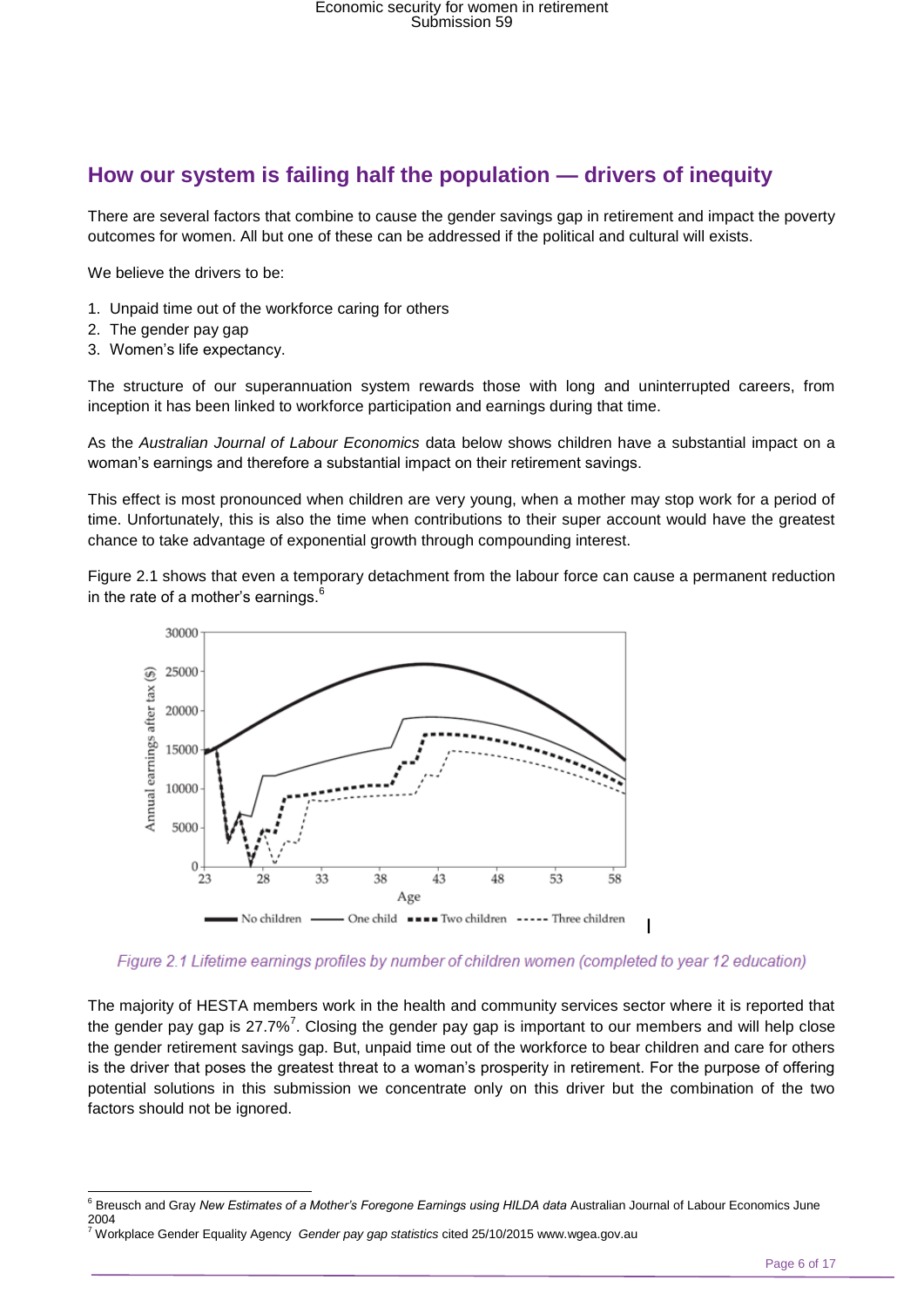Almost all Australians can expect to be involved in an unpaid caring role in some capacity during their working life. The 2011 Australian census data shows that women are more likely to undertake caring roles for children with the largest gender gaps occurring in the prime working age period of  $25 - 45$  years of age.  $8$ 

The rates and type of unpaid care provided by different genders in Australia has been well documented. The gendered nature of the obligation to provide care may be evident in the types of care relationships that men and women engage in. Women are more likely to care for children with disabilities and parents while men are more likely to care for their partner.<sup>9</sup> The unpaid caring time out of the workforce will be more intense for women at the early stage of their career than for men. This has different impacts on workforce participation and therefore different impacts on retirement savings.

Negotiating unpaid care and work will continue to be a challenge for most women.

- In June 2012, 66.7% of all women aged 15-64 years in Australia were in employment (compared to 78.3% men)
- Of these, 45.8% of the women worked part time (compared to 16.5% of men).<sup>10</sup>

Periods of unpaid work have an obvious immediate impact of superannuation contributions but the prevalence of part-time or casual work will also impact through:

- Lower contributions due to lower wages
- Potentially no contributions if monthly wages are not over a particular threshold
- Tax disincentives if the Low Income Superannuation Contribution is cut.

-

<sup>8</sup> Australian Bureau of Statistics Labour data 2011 as cited in Australian Human Rights Commission *Investing in care: Recognising and valuing those who care*. 2013

As Above

 $10$  As Above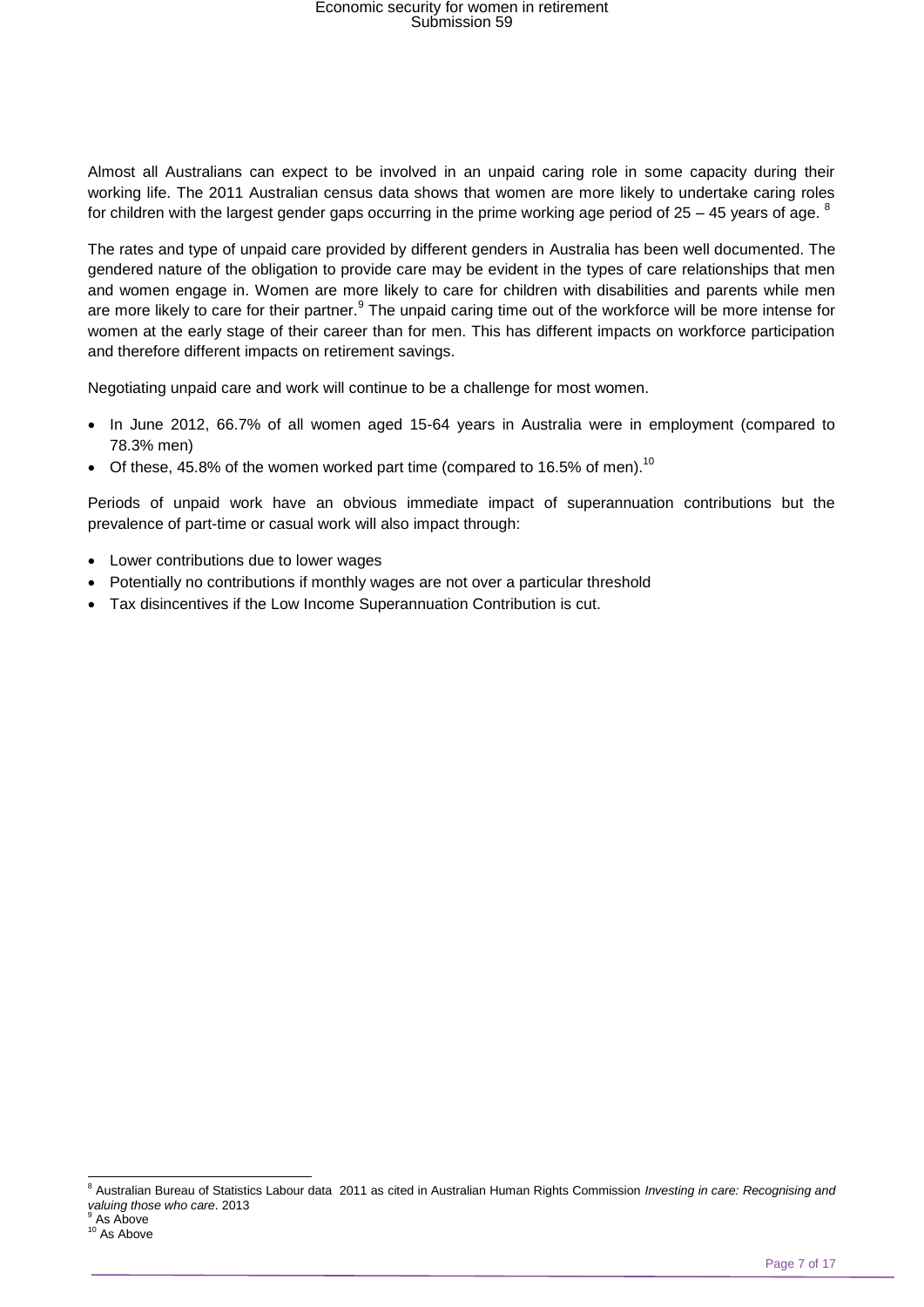## **The \$450 tradition that hurts our members**

In establishing the universal superannuation system it was determined that a threshold should be set for monthly wages under which superannuation payments need not be made. It was argued at the time that the administrative burden was too great an impost for employers if the employee was earning under \$450 per month with them.

Consider our nurse, on returning to work she decides to take irregular shifts across three health providers. She earns the following in one month:

- \$360 from a pathology lab where she works drawing blood samples
- \$420 from a hospital filling in a night duty shift
- \$445 from a GP clinic where she taught first aid.

Her total gross monthly pay is \$1,225. Her total superannuation contribution for that month is \$0.

Three different employers, all under the \$450 threshold for the month therefore none of these made a contribution to her superannuation.

### **SuperStream has lifted the administrative burden, so we can open the exemption gate!**

Following recommendations that came out of the *Super System Review* of 2009, which examined the governance, efficiency, structure and operation of the superannuation system, the Government recognised the need to enhance how superannuation contributions were administered in the payroll and finance offices of Australian businesses. Excessive costs and complexities arising from manual processing, a lack of standardised formats with poor and incomplete data, brought about an opportunity to improve productivity in this area — the Government's answer is *SuperStream*.

SuperStream is one of the four key components of the Government's *Stronger Super* reforms, and is a package of measures designed to enhance the 'back office' of superannuation (Commonwealth of Australia, 2011). Much of this package centres on mandatory electronic processing, standardised forms and common data standards, reducing the reliance on manual processing of both money transfers and data in superannuation. In its simplest form, SuperStream was designed to allow people to spend less time processing superannuation contributions, while at the same time increasing the security and reliability of the data they are transferring.

It is our view that SuperStream has had the greatest impact of all of the four Stronger Super reforms. Based on feedback from our employers who are using our SuperStream compliant Clearing House, it has achieved what it set out to do — to make everyday superannuation transactions easier, cheaper and faster. Therefore it can also go one step further, by allowing employers to pay a super contribution for all of their employees regardless of their base salary.

One of the by-products of SuperStream is that it has removed the administrative barrier associated with transferring contributions for those earning less than \$450 a month. Our view is that if the original exemption was based largely on the fact that there was an administrative impost on contributing for these traditionally casual and part-time employees, this exemption should be lifted.

#### **Recommendation: remove the \$450 threshold**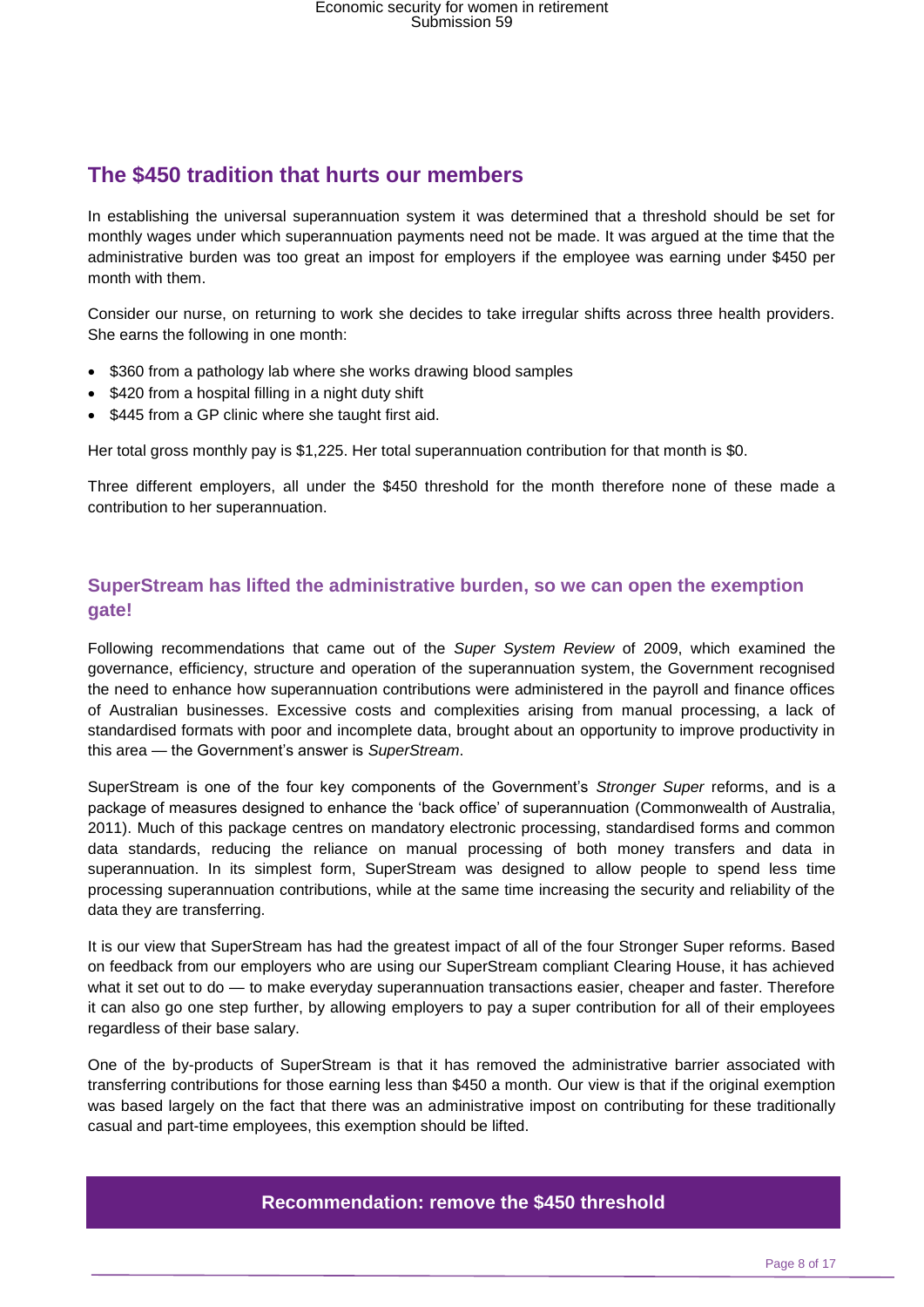## **Removing the LISC is unfair for our lowest paid workers**

The Low Income Superannuation Contribution (LISC) is fundamental to an equitable system for low income earners, most of whom are women.

The LISC provides some structural equity to 3.6 million Australians including over 2 million women. If removed as scheduled in 2017, those earning less than \$37,000 on marginal tax rates of 15% or less would miss out on rebates up to \$500 in their super accounts.

Losing this fairness rebate would leave around 1 in 3 Australian workers worse off, with disproportionate impacts felt in regional and rural communities, and on women everywhere.

We estimated in the 2012-13 financial year, this would unfairly impact more than 280,000 HESTA members, who would have seen their retirement savings reduced by up to \$27,000 if the rebate was removed<sup>11</sup>.

Crucially, removing the LISC would mean Australia's lowest paid workers are the only ones not to receive any tax benefit on their super contributions. This is an essential equalisation measure, which must be retained.

**Recommendation: the LISC must be retained beyond 2017**

-

<sup>&</sup>lt;sup>11</sup> This assumes: they are age 18, CPI is 2.5% p.a.; investment returns are 6.25% p.a.; income is \$20,000 a year; SG contributions are 9.25%; salary is indexed at 3% p.a. and retirement age is 67.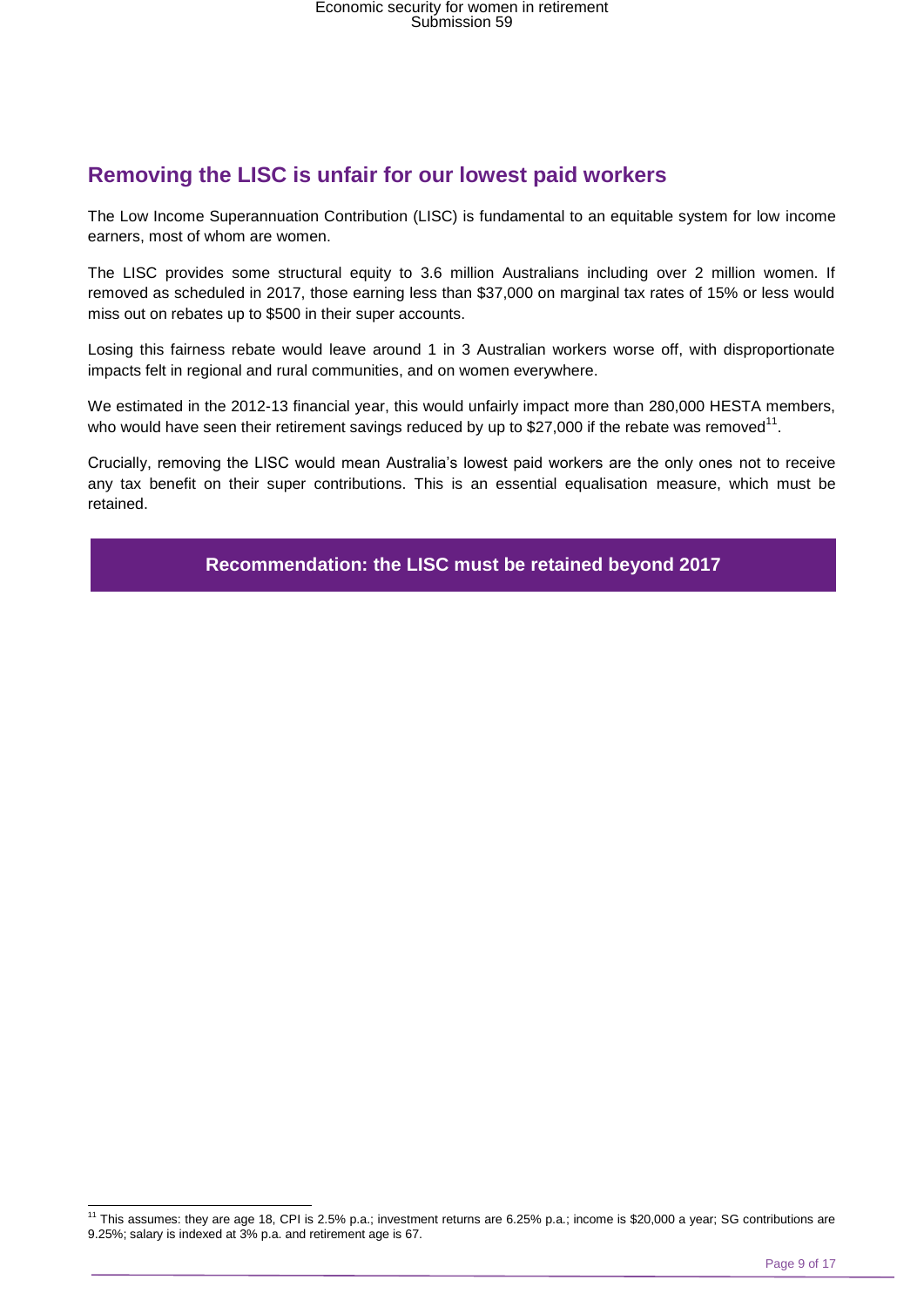## **Is living longer is a good thing?**

A significant driver of poverty for elderly females is their life expectancy. Women in most developed countries outlive men. In Australia the following table shows that a woman entering the workforce now — at 25 years old — can expect to live until she is around 85 and a 25 year old man can expect to live until he is around 80.

Women's higher life expectancy compared to men means that inflation erodes their pension to a greater extent. A study by the FERPA Women's Committee published in 2012 found that very old women are at the highest risk of poverty due to this erosion when ageing – in 75+ age bracket this risk is double that than men.<sup>12</sup>

![](_page_10_Figure_4.jpeg)

### Total life expectancy at selected ages - from the Commonwealth Government Actuary<sup>12</sup>

<sup>1</sup> <sup>12</sup> Petrovic, *How to close the pension gender gap* Federations Europeene des Retraites et Personnes Agees 2012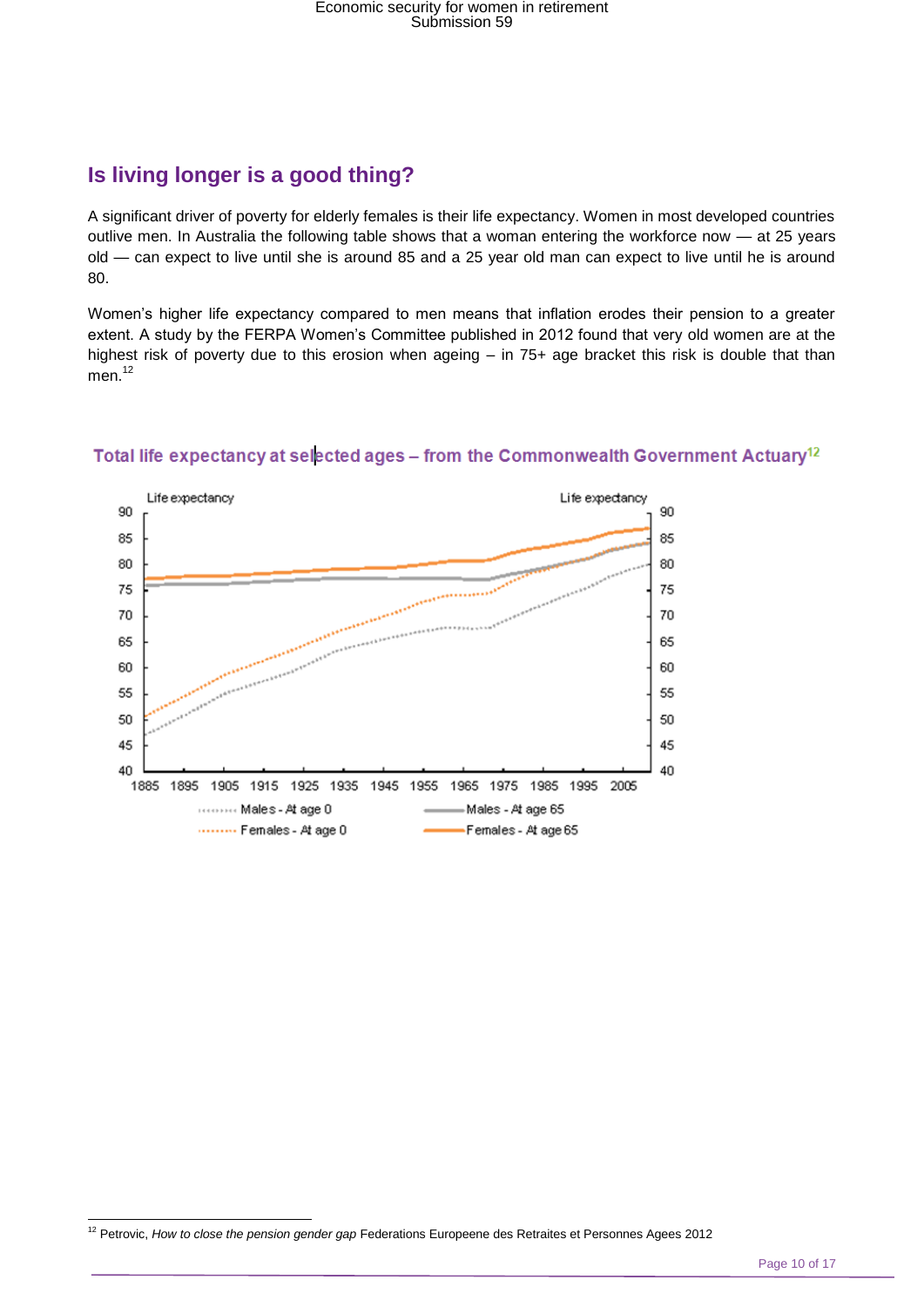## **The international lessons on equity**

The main objective of a retirement system is to relieve poverty in old age through adequate income provision and to offer insurance against an unexpectedly long life.

Sophisticated pension systems exist in most developed and developing countries and each one of these has a lesson for us on recognising the inequities of gendered work patterns. Each retirement system has a different architecture but there is a common principle driving equity reforms – that any policy strategy aimed at the further application of gender equality must also take men's and women's contribution in the private sphere into account.

HESTA members — like most Australian women — make important contributions in the private sphere. Taking unpaid time out of the workforce to raise children or care for elders adds enormous economic benefit to others, and to the country as a whole. Internationally, the value of these caring roles is increasingly recognised. In their report on valuing carers, The Human Rights Commission made the following observation. Valuing the work of unpaid carers requires social and economic recognition of the importance of the relationships they build and foster the assistance they provide to the people for whom they care, and the manifold contributions that they make to the whole community and economy.<sup>13</sup>

The value of child care provided by parents in Australia is considerable. Valuable too, is the amount of unpaid care provided for people with disabilities, estimated to be around 1.32 billion hours per year in 2010 – which would cost \$40.9b to replace with paid carers in the home.  $^{14}$ 

International practices can be a valuable reference point for Australia in our attempts to fairly recognise the unpaid care provided in the private realm, which adds so much to the public economy. Although many international systems — particularly European systems — have social insurance based architecture, the principles by which they are attempting to recognise periods of care are equally applicable to our system.

This recognition of a need for equity measures has come about as international pension systems shift towards an individualisation model "based on a one dimensional perspective that focuses on the 'traditional' male work biography".<sup>15</sup> Research has shown that the impact of the changes in the balance between the social (zero) pillar and the second and third pillars has adversely affected the level of women's income from pensions in EU Countries. As the zero pillar (social safety net) is being cut down, women are the first to be influenced since they rely on it much more than men do.<sup>16</sup>

### **European reforms for equity**

Over the last two decades, Europe has seen a move from the reliance on social pensions – often called zero pillars by the World Bank – to a multi pillar approach with a contributory element. Social pillars are often more equitable for genders as they seek to equalise and do not carry a link to labour participation. The projected increase in elderly population rates and the decreasing birth rates puts pressure on the funding of both the zero and first pillar pensions and has caused many European nations to re-examine the financial sustainability of their systems.

<sup>1</sup> <sup>13</sup> Australian Human Rights Commission *Investing in care: Recognising and valuing those who care*. 2013

<sup>&</sup>lt;sup>14</sup> As above

<sup>15</sup> Prof. Frances Raday *Gender Pension Gap* Background Paper for Report to the Human Rights Council European Commission 2014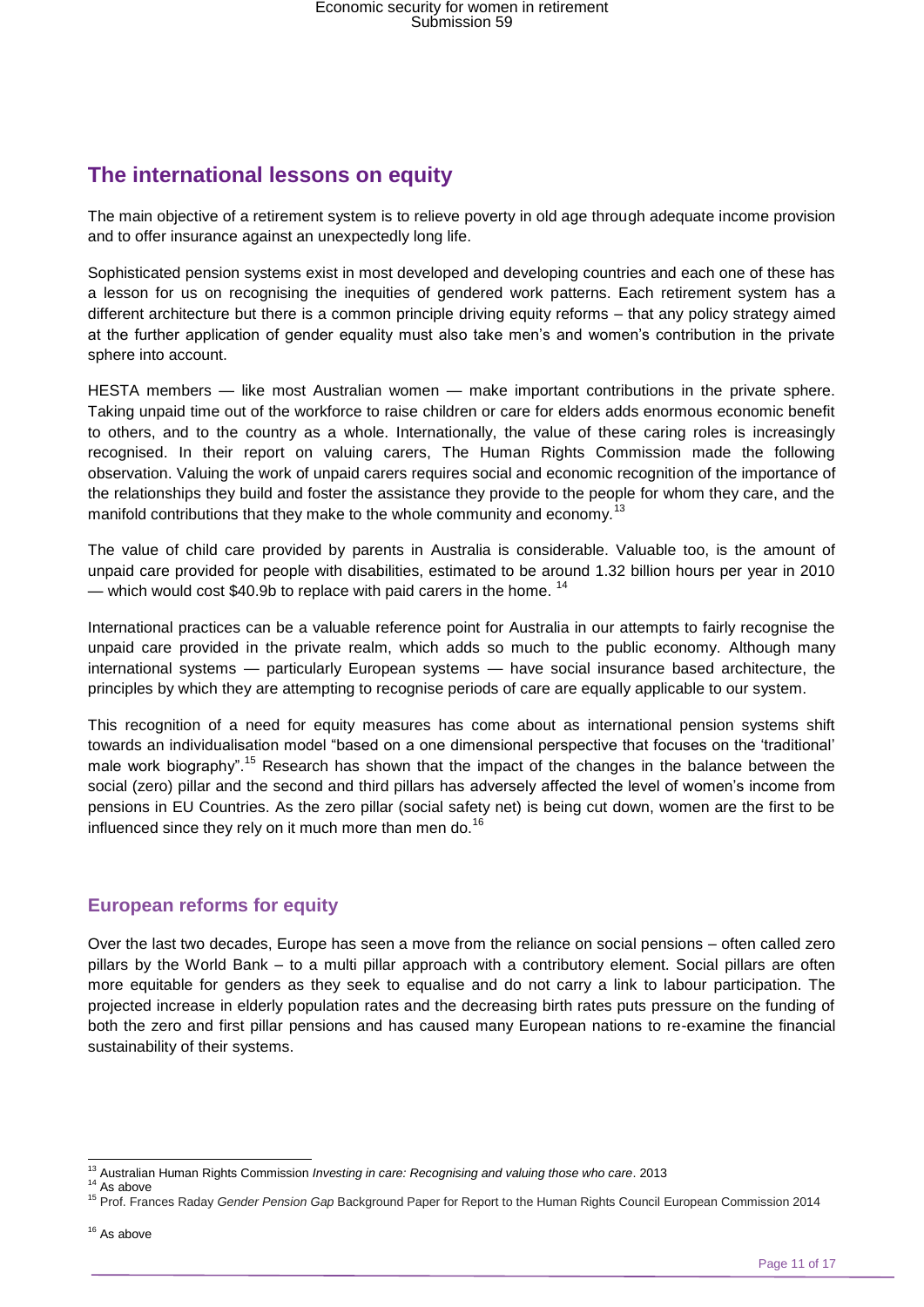Redistribution is still a guiding principle of many European pension schemes and so there are many examples of mechanisms used to value the unpaid caring work, we have chosen a few to highlight that are not often quoted.<sup>17</sup>

Caring credits are used widely and count towards a woman's entitlements in social pillars at her retirement:

#### **Belgium**

Qualification for a public pension in Belgium is related to time in the labour force. To recognise the role of an unpaid carer in this system they count 3 years caring for children as 'gainful employment' and make a contribution matching this to the numerator of the benefit formula.

#### **Estonia**

Estonia combines an earnings-related public scheme with mandatory contributions to funded pensions along with a safety net flat provision. For unpaid time caring for others the state pays the employer contributions on behalf of the recipients of the childcare allowance up to three years per child. This is at 20% on assumed earnings of the minimum wage.

#### **France**

The French system combines a private sector with two tiers and a public scheme with a safety net element. For children born or adopted since 2010 a credit is given to the mother in the public scheme – this is regardless of her labour participation. Periods out of work or working part time caring for a child are also credited in the public and occupational pension schemes as if the parent had earned the minimum wage.

#### **Poland**

The Polish system is based on notional accounts and has mandatory participation. A contribution on 12.22% of earnings is credited to an individual's notional account. At retirement, accumulated notional capital is determined using a formula involving life expectancy. Participants could also choose a defined contribution model. During periods of maternity leave, contributions to the pension system are paid from the state budget based on the maternity benefit which is the average wage over the past 12 months. From 2010 the father has the right to parental benefits for two weeks. Parental leave is possible for up to 36 months per child. During this time, pension contributions are paid for the schemes in which a person is a member and the amount of social welfare benefit was used as a base for the pension. The government pays the contributions on behalf of the parent on leave.

#### **United Kingdom**

-

Recent changes to the system in the United Kingdom have strengthened the recognition for carers. The public scheme has two tiers, one flat and one earnings based. There is a large and growing private pension sector. Both tiers of the public pension provide protection for periods out of paid work caring for others. This covers those not in paid work at all but also those earning below a lower earnings limit because of their caring duties. A system of weekly National Insurance credits are awarded and count towards a basic state pension and second pension entitlement.

### **South American reforms for equity**

Like the European systems, the South American pension schemes were under sustainability pressure and many countries undertook reforms to try and ensure the schemes' longevity.

The Chilean model was replicated throughout South America and provides another interesting lesson for Australia regarding equity measures.

<sup>17</sup> OECD (2013), *Pensions at a Glance 2013: OECD and G20 Indicators*, OECD Publishing. *http://dx.doi.org/10.1787/pension\_glance-2013-en*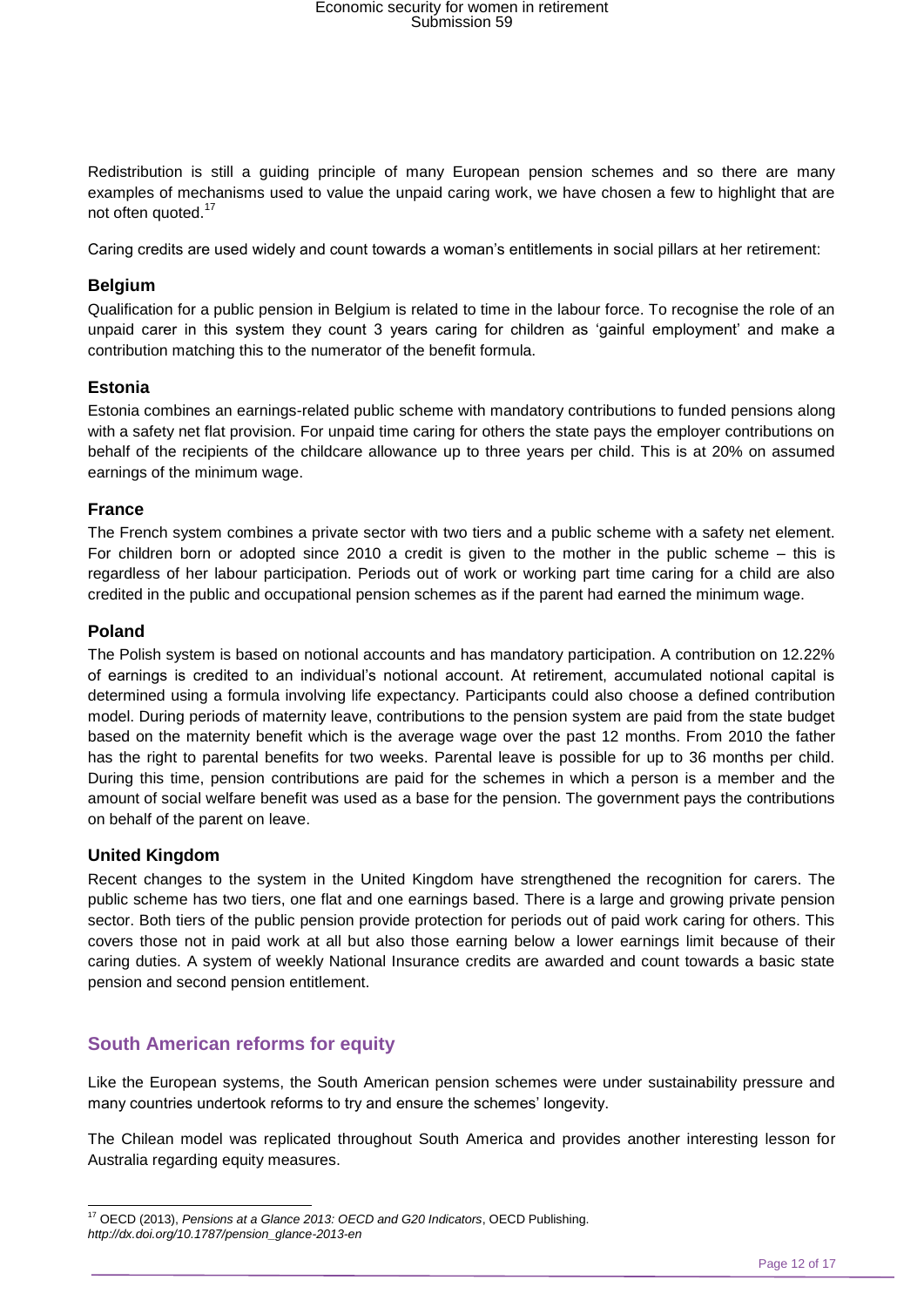The pension system in Chile has three components: a redistributive first tier, a second tier of mandatory individual accounts (defined contribution – superannuation) and a voluntary third tier. The contribution rate for individual accounts is 10% of earnings. The system has recently been through two rounds of reforms. In 2008 a Commission was formed and presented a number of strengthening initiatives to the government of the day. Among these was a focussed initiative to close the gender retirement savings gap through a social bond.

A pension voucher is given to women for each child that they have had when they reach 65 years of age. The voucher is equivalent to 10% of 18 months' minimum wages at the time of birth plus the average net rate of return on defined contribution pension plans from the birth until the pension claim. This is transformed into a pension flow when the woman claims her pension.

The commission for the suggested reforms which were handed to the government earlier this year did not suggest a change to this well received measure but did note that it had a pleasing consequence. Previously many women in Chile were employed in the informal labour sector and therefore had very low participation rates in the second pillar pensions (the defined contribution). Distribution of the pension voucher on childbirth meant that these women were captured by a system that had previously not known of them. It is estimated that 1 in 3 women of working age in Australia will retire without any super at all.<sup>18</sup>

**Recommendation: A voucher system to value caring roles be adopted**

<sup>-</sup><sup>18</sup> Superguru (2014) – *Women and super, The Association for Superannuation Funds of Australia, http://www.superguru.com.au/aboutsuper/women-and-super*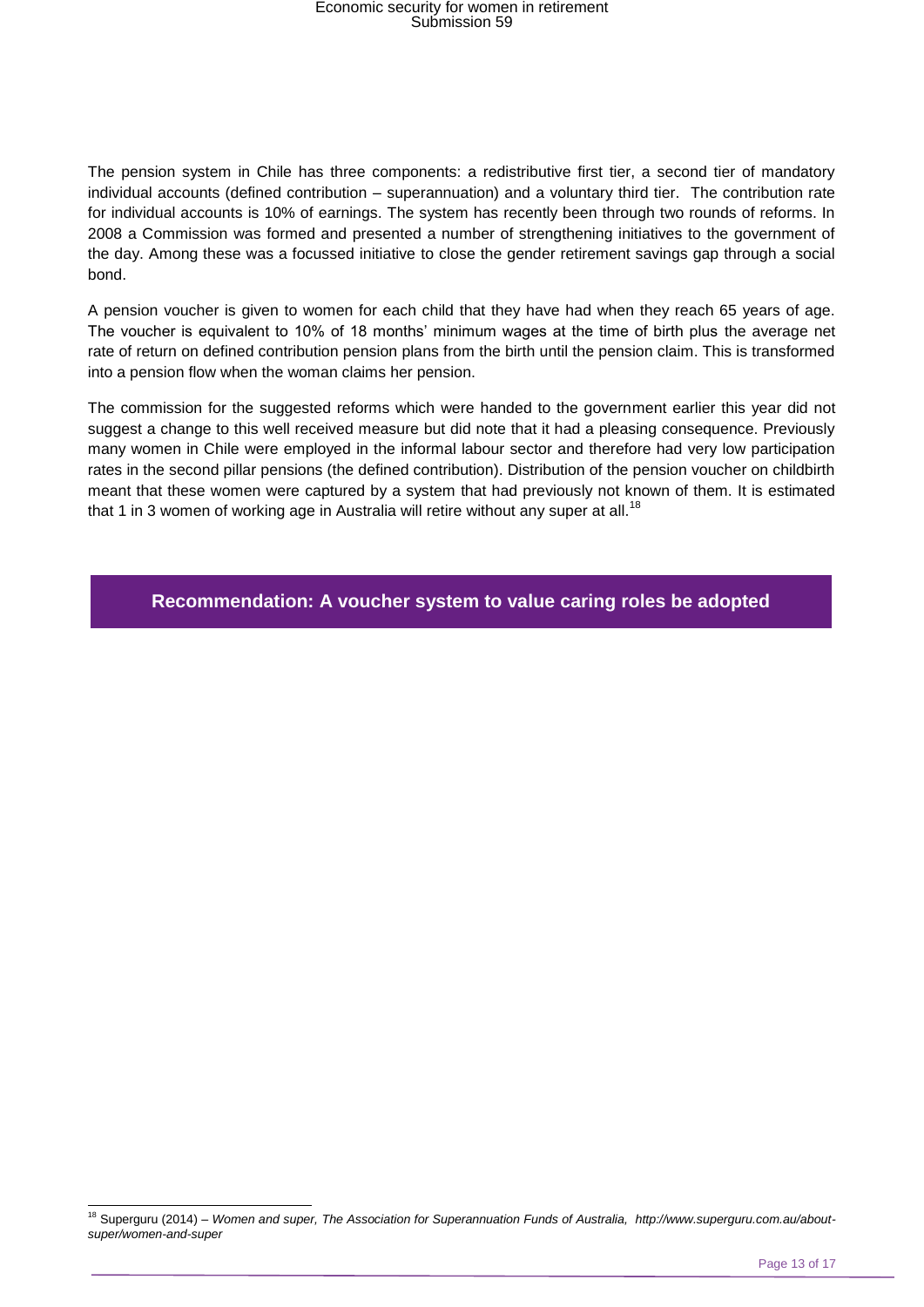### **HESTA members deserve a fair retirement system.**

Superannuation is a great social reform that was designed to bring dignity in retirement to everyone not just the lucky. It is an immature system and an unfinished ideal which requires structural change to meet the original vision.

Women who take time unpaid out the workforce face impossible challenges to catch-up to their male counterparts and reach equity in retirement savings.

The gender pay gap and life expectancy are drivers of this inequity but unpaid time out of the workforce has a manifold impact on their ability to reach a dignified retirement income.

HESTA members feel this impact. HESTA is made up of members from a sector of hard working Australians most of whom are women; we owe them structural fairness in their retirement system.

To deliver this –

- We must retain the LISC as the only tax incentive for low income earners in the super system
- We must remove the \$450 threshold as there is no reason for it to remain
- We must value the unpaid care provided because it is a commodity

International systems have different architecture but many have successfully built a measure to value time out of the workforce. This would make an enormous difference to HESTA members and would advance our great system one step further in the realisation of the original vision.

Let's return to our nurse Narelle and assume all factors remain the same but Australia has now adopted a Chilean voucher system. When she takes time out of the workforce a voucher is deposited in her nominated superannuation account or matched to her account using the Tax File Number technology. It equates to 9.5% of the minimum wage for 18 months (using \$657 per week.)<sup>19</sup>

![](_page_14_Figure_12.jpeg)

1

<sup>&</sup>lt;sup>19</sup> FWC Fact sheet minimum wage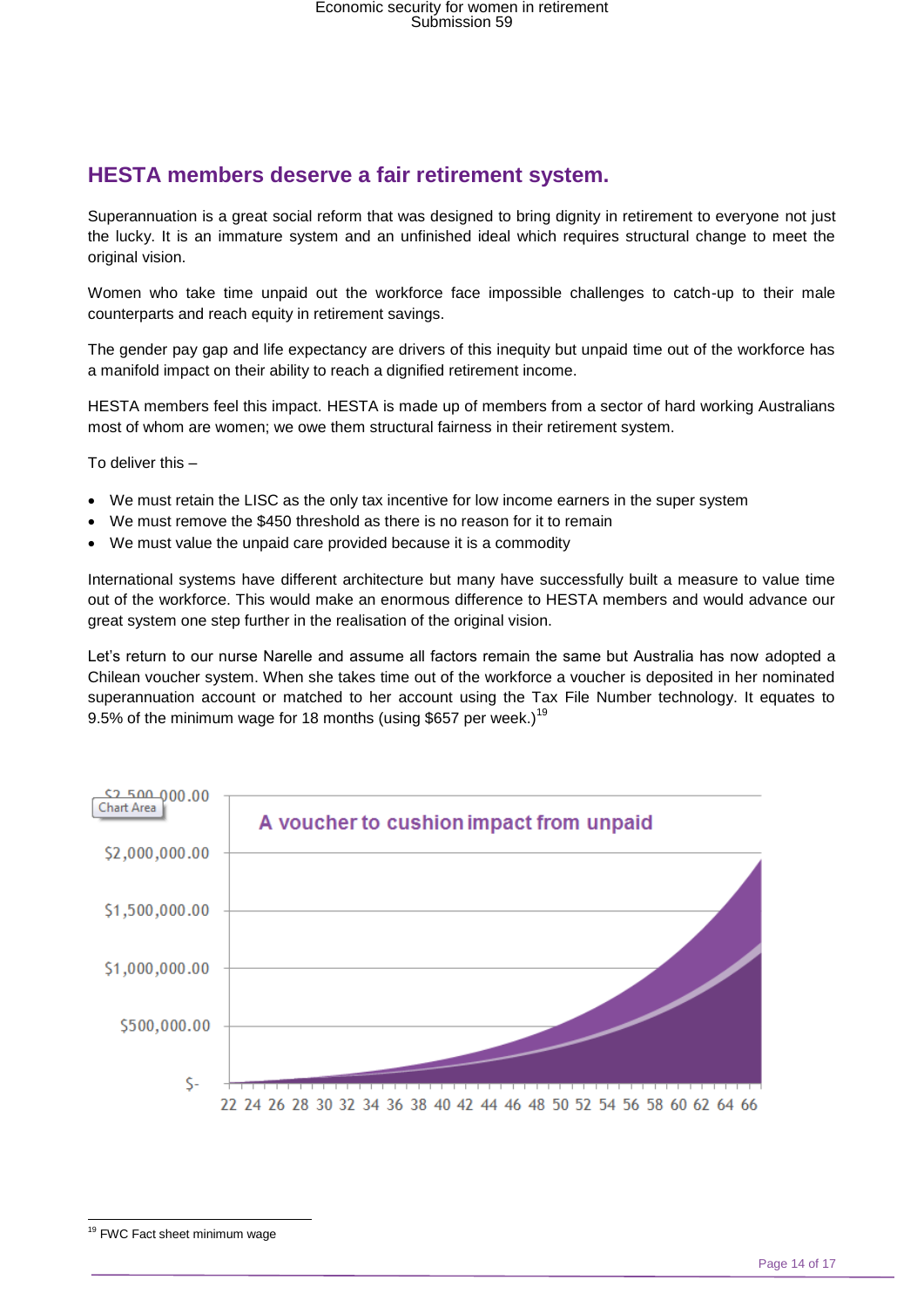|                                                                | <b>Career break</b> | <b>Career break with</b><br><b>vouchers</b> | Difference % |
|----------------------------------------------------------------|---------------------|---------------------------------------------|--------------|
| Super Balance at age 67                                        | \$1,139,741         | \$1,231,139                                 | $+8%$        |
| Annual Pension drawn to last to<br>life expectancy from age 67 | \$76,000            | \$87,525                                    | $+13%$       |
| Present Value of Pension per<br>annum                          | \$25,017            | \$28,811                                    | $+13%$       |
| Difference per annum                                           |                     | \$3,794                                     |              |

The investment today in a voucher makes a difference of over \$3000 every year for our nurse in retirement.

The voucher system, together with other measures is a key component of restoring equity to the system.

We welcome the attention on gender gaps in superannuation savings and the gendered nature of poverty in retirement.

Our recommendations will make a difference to the millions of women who take unpaid time out of the workforce to make a valuable contribution to Australia economically and we commend them to the Committee.